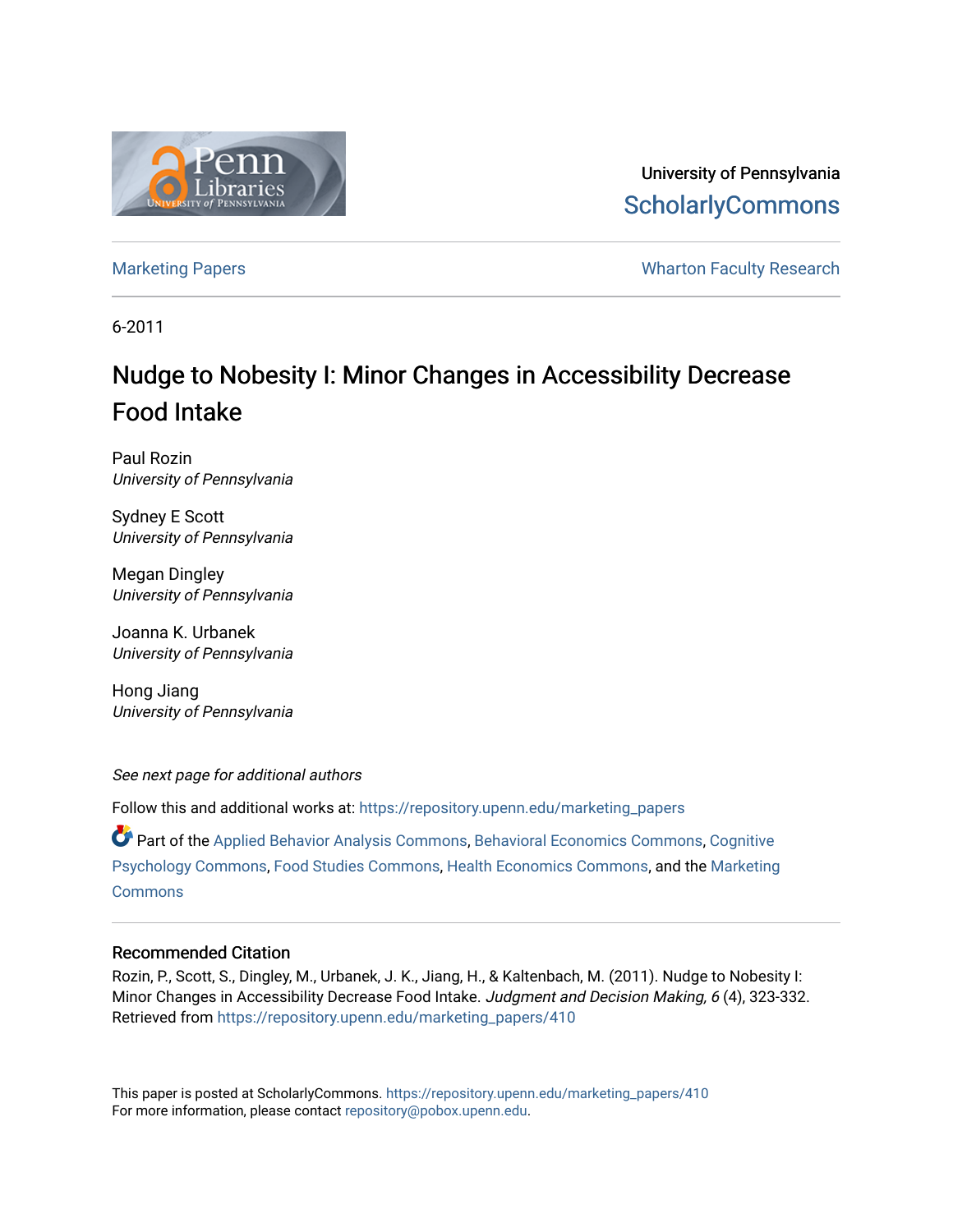## Nudge to Nobesity I: Minor Changes in Accessibility Decrease Food Intake

### **Abstract**

Very small but cumulated decreases in food intake may be sufficient to erase obesity over a period of years. We examine the effect of slight changes in the accessibility of different foods in a pay-by-weight-offood salad bar in a cafeteria serving adults for the lunch period. Making a food slightly more difficult to reach (by varying its proximity by about 10 inches) or changing the serving utensil (spoon or tongs) modestly but reliably reduces intake, in the range of 8-16%. Given this effect, it is possible that making calorie-dense foods less accessible and low-calorie foods more accessible over an extended period of time would result in significant weight loss.

## Keywords

obesity, environment, behavior, choice architecture, nudge

## **Disciplines**

Applied Behavior Analysis | Behavioral Economics | Business | Cognitive Psychology | Food Studies | Health Economics | Marketing

## Author(s)

Paul Rozin, Sydney E Scott, Megan Dingley, Joanna K. Urbanek, Hong Jiang, and Mark Kaltenbach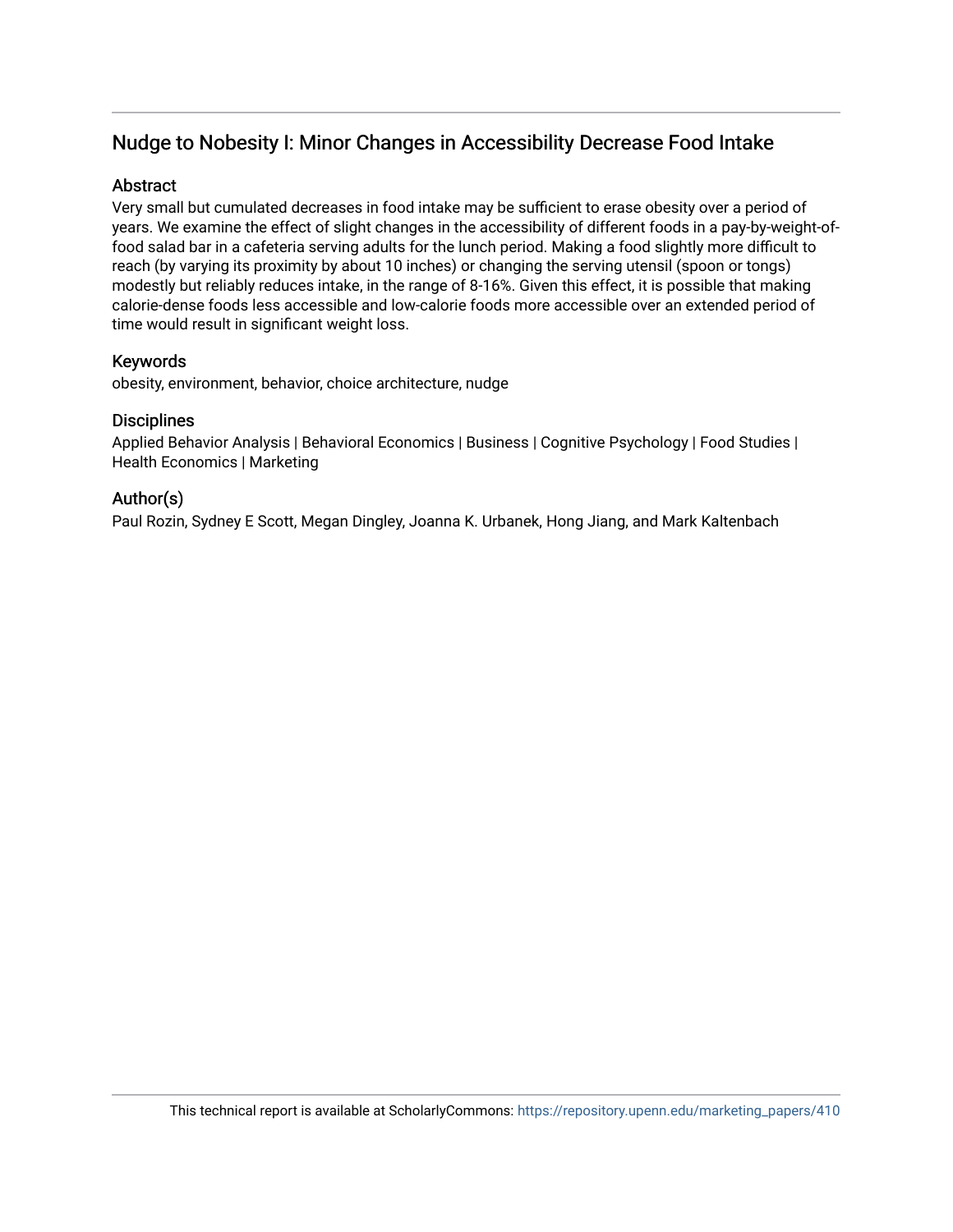## Nudge to nobesity I: Minor changes in accessibility decrease food intake

Paul Rozin<sup>∗</sup> Sydney Scott<sup>†</sup> Megan Dingley<sup>†</sup> Joanna K. Urbanek† Hong Jiang†

Mark Kaltenbach†

#### Abstract

Very small but cumulated decreases in food intake may be sufficient to erase obesity over a period of years. We examine the effect of slight changes in the accessibility of different foods in a pay-by-weight-of-food salad bar in a cafeteria serving adults for the lunch period. Making a food slightly more difficult to reach (by varying its proximity by about 10 inches) or changing the serving utensil (spoon or tongs) modestly but reliably reduces intake, in the range of 8–16%. Given this effect, it is possible that making calorie-dense foods less accessible and low-calorie foods more accessible over an extended period of time would result in significant weight loss.

Keywords: obesity, environment, behavior, choice architecture, nudge.

## 1 Introduction

Obesity is detrimental to health, and its prevalence has been growing steadily in the United States (and elsewhere) over recent decades. The National Health and Nutrition Examination Surveys (NHANES) estimate that the percentage of obese adults between the ages of 20 and 74 in America increased from 14.5 in 1974 to 33.8 in 2008 (Ogden & Carroll, 2010). Obesity is the secondleading cause of preventable deaths and increases risk of coronary heart disease, type II diabetes, and other serious medical conditions (National Institutes of Health, 1998). Although there is no doubt that obesity represents a serious health hazard, the framing of the problem as an "obesity epidemic" is misleading. Obesity does not have two of the critical properties of epidemics: (1) it is not contagious, and (2) its growth over time (years or decades) is not rapid and in an "S" shaped curve, but instead is very slow and steady.

The most common medical treatment for obesity is dieting. Yet most studies assessing this treatment find that it is ineffective. Even when dieters lose weight, these losses are rarely maintained (Mann et al., 2007; Garner & Wooley, 1991). One review even concludes that it is "only the rate of weight regain, not the fact of weight regain, that is in question" (Garner & Wooley, 1991, p. 740). According to Gallup polls, the percentage of Americans "seriously

trying to lose weight" increased between 2003 and 2009, but Americans got heavier nevertheless (Jones, 2009).

A promising alternative approach to the obesity problem is not to focus on (or blame) the obese individual, but rather to focus on the environment as a principal and "treatable" cause. In recent years, a group of researchers have independently advocated a focus on the environment to control the national waistline. Originally proposed by Hill and Peters (1998), the approach has been endorsed, in one form or another, by Brownell (2002), Levitsky (2005), Rolls (2003), Rozin et al., (2003), Wansink (2004), and Young and Nestle (2002).

Estimates of the increase in body weight per year of Americans have been computed, and they vary depending on the time period measured and racial and age properties of the sample. Based on the NHANES and CARDIA data bases, annual weight gain estimates in American adults vary from 0.9 pounds  $(0.4 \text{ kg})$  to 2.5 pounds  $(1.1 \text{ kg})$  per year (Hill et al., 2003; Lewis et al., 2000; Levitsky and Pacanowski, 2011; and our own calculations). The creeping increase in obesity could be halted (or, in retrospect, could have been prevented) by a very modest reduction in calories in the range of 10 to 100 kilocalories/day, depending on many factors including assumptions about the efficiency of extracting energy from ingested foods (Hill et al., 2003; Levitsky & Pacanowski, 2011). Thus, a reduction in food intake starting twenty years ago of 1 to 8 apples per week, or 1 to 5 12 oz cokes per week, *all else equal*, would have completely eliminated the growth in obesity in the United States.

The environmental alternative, in its most common and probably most practical form, involves interventions that have modest but cumulative effects on food intake, corre-

Funding was provided by the United States Department of Agriculture Grant 59–4000–5-0118. We would like to thank Caesar Desiato, Ralph Farah, Michael Arnoldy, the cafeteria staff, and the Aramark Corporation for their assistance and cooperation.

<sup>∗</sup>Department of Psychology, University of Pennsylvania, 3720 Walnut St., Philadelphia, PA 19104–6241. Email: rozin@psych.upenn.edu. †University of Pennsylvania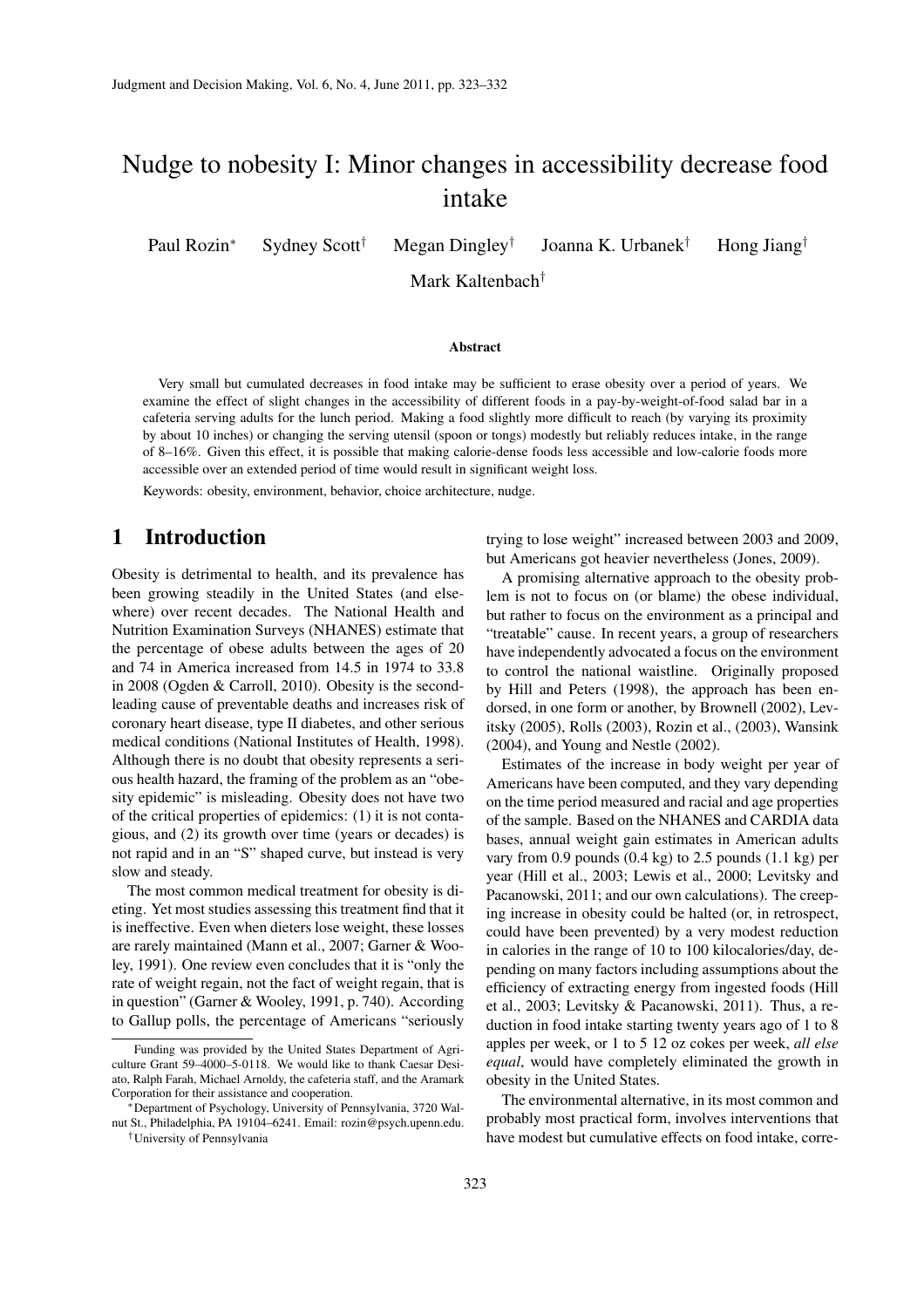sponding to the modest annual gains in weight. A number of environmental interventions have been shown to decrease food intake in a meal. The best-documented environmental influence is portion size. Experiments in both laboratory and real world settings have established that increasing portion size increases consumption (e.g., Rolls, Morris, & Roe, 2002; Diliberti et al., 2004; Levitsky & Pacanowski, in press). Portion size has also been linked to BMI differences in field studies. The French—who consume more total fat and have slimmer figures than their American counterparts—have systematically and substantially smaller portion sizes in restaurants, food purchased in individual portion sizes, and cookbooks (Rozin et al., 2003). The slimmer status of the French strongly suggests that they eat fewer calories than Americans, probably in part because they consume

smaller portion sizes.

The focus of the present studies is not on portion size, but on the influence of accessibility (meaning the ease with which a food item can be accessed) on food choice and intake. A number of existing studies implicate accessibility as a determinant of consumption. Most of these operationalize ease of access in terms of proximity (i.e., spatial location), which translates into effort. Early work manipulating effort was motivated by Schachter's (1971) theory of obesity, which predicted that obese individuals would reduce intake more than normal weight individuals as effort to obtain food increased. In general, the manipulations used in these studies involved substantial differences in effort. Nisbett (1968) showed that obese individuals ate fewer sandwiches if they had to walk to a refrigerator to get them while normals were unaffected. Similarly, Schachter and Friedman (1974) showed that obese individuals consumed less of shelled than unshelled almonds, but there was no effect for normals. Schachter, Friedman, and Handler (1974) showed that, of the Caucasian patrons eating at a Chinese restaurant, obese patrons were less likely to use chopsticks (which, presumably, require more effort) than normal weight patrons. Another study supporting the Schachter view was a demonstration that obese individuals eat fewer cashews when they are individually wrapped and normals do not, but the study also found no reduction in either group for wrapped versus unwrapped chocolates (Singh & Sikes, 1974). Other studies testing the Schachter hypothesis show no differences in environmental influence on obese versus normal subjects. Levitz (1976) and Meyers, Stunkard, and Coll (1980) showed a reduction in low-calorie dessert consumption when they were placed at the back (in a four row deep dessert display) as opposed to the front, in a cafeteria setting. Neither study reported a difference between obese and normal weight persons. Levitz (1976) also reported that when the lid was on an ice cream cooler in a cafeteria setting, it re-

duced ice cream intake substantially in both obese and normal weight individuals.

Studies done outside the Schachter framework also show effects of effort/accessibility. Meiselman et al. (1994) reported large decreases in intake of potato chips and candy in a cafeteria setting, when they were made quite inaccessible, by locating them some distance from the main serving line. Engell et al. (1996) found that individuals drink more water while eating if the water pitcher is on the table versus 20 or 40 feet away. More recently, Wansink, Painter, and Lee (2006) demonstrated that secretaries consume more candy when the bowl is on their desk as opposed to at another location in the room.

Access can potentially be operationalized in subtler ways; examples include changing proximity by a matter of inches (i.e., changing the ease with which a food can be reached and how much and in what direction one must stretch to reach it), and changing ease of transfer (i.e., how easy it is to move a food from the serving location to the plate or mouth). The work by Levitz (1976) and Meyers, Stunkard, and Coll (1980) referred to above suggests that modest changes in positioning of foods can influence food intake.

All of the successful manipulations in accessibility referred to here were shown to be effective in single meals. We do not know whether people would compensate for the reduction in intake subsequently, by increased food intake, decreased exercise, or changes in efficiency of utilization of energy. This is addressed in the discussion.

The present studies explore the effects of small, usually unnoticed environmental changes. These changes are called nudges (Thaler & Sunstein, 2008) because they subtly encourage consumption of less calorie-dense food without altering the choice set. Hence our title: Nudge to Nobesity I. A companion paper, Nudge to Nobesity II (Dayan & Bar-Hillel, 2011) instantiates nudges by manipulating order of presentation of items on a menu in a real world setting, and reports increased intake of items presented at the top or bottom of a food category list, as opposed to middle positions.

We operationalize accessibility as proximity (i.e., requiring a longer or shorter reach) in three studies, and in a fourth study we operationalize it as ease of transfer (i.e., how easy it is to move a food from one location to another).

#### 1.1 General methods

All studies were conducted in a cafeteria in the University of Pennsylvania Health System. The cafeteria was open from 8am to 2pm on weekdays. Customers were primarily University of Pennsylvania Medical Complex employees. About a thousand people per day purchased items in the cafeteria.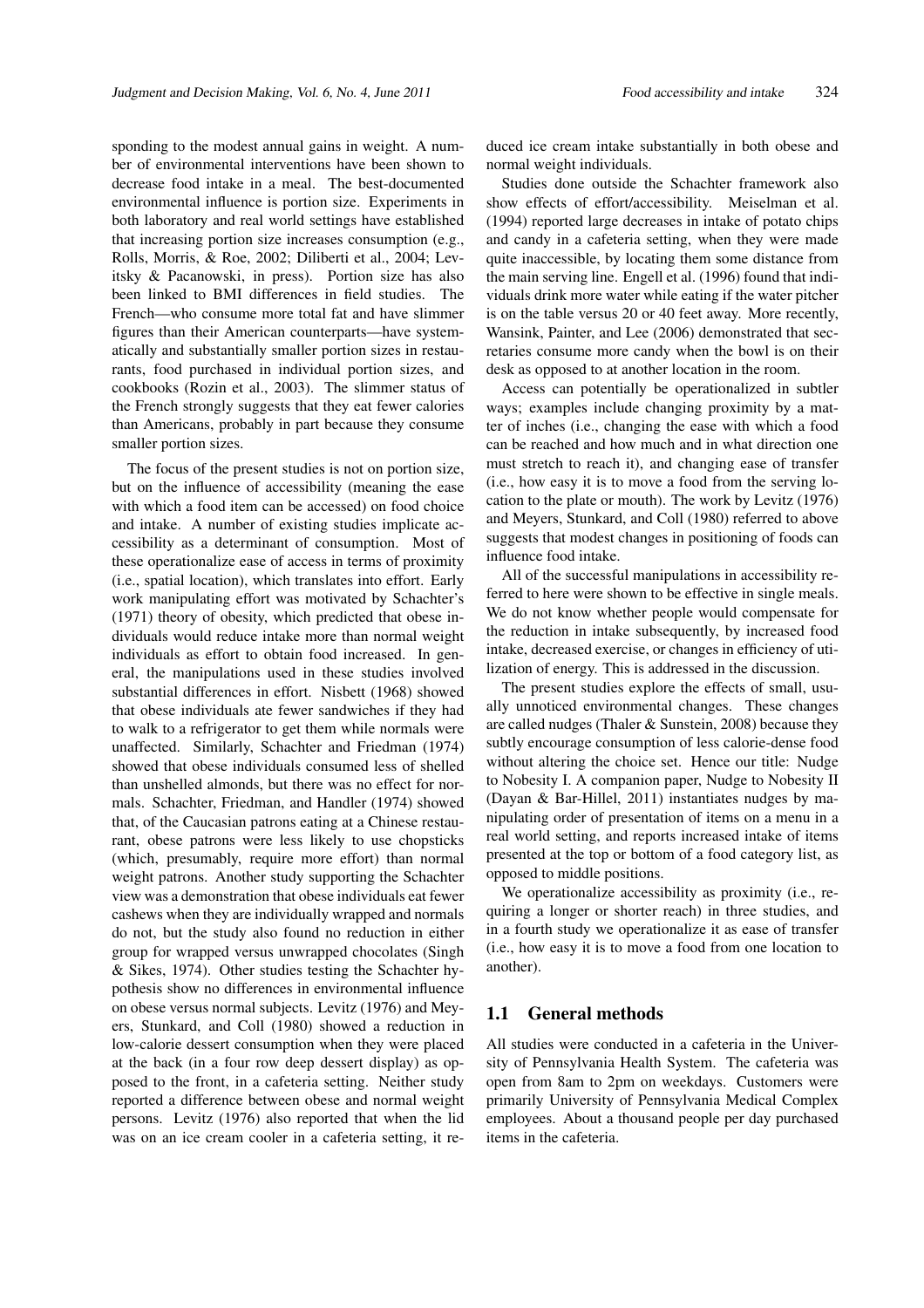Figure 1: Layout of self-serve, pay-by-ounce salad bar. Rows A & C are "edge" rows near the entrance and exit, respectively, and row B is the "middle" row, which can only be accessed by reaching over an edge row and underneath a clear plastic shield ("Sneeze Guard").

| Greens |  |  |  |  | $A1$   A2   A3   A4   A5   A6   A7   A8   A9   A10 | Dressings<br>and<br>$\vert$ C1 $\vert$ C2 $\vert$ C3 $\vert$ C4 $\vert$ C5 $\vert$ C6 $\vert$ C7 $\overline{\vert$ C8 $\vert$ C9 $\vert$ C10 $\vert$ condiments |
|--------|--|--|--|--|----------------------------------------------------|-----------------------------------------------------------------------------------------------------------------------------------------------------------------|
|        |  |  |  |  | $B1   B2   B3   B4   B5   B6   B7   B8   B9   B10$ |                                                                                                                                                                 |
|        |  |  |  |  |                                                    |                                                                                                                                                                 |

The pay-by ounce, self-serve salad bar was only open from 11am to 2pm. An average of 157 purchases per day were made from the salad bar. The bar was three rows deep, typically offered ten ingredients per row, and could be accessed from either side (Figure 1). Clear plastic shields ("Sneeze Guards") were over the array, as is common in salad bars, to prevent "contamination" from the mouth of the customer, or any other contamination from above. This made accessing the ingredients in the two outermost, edge rows somewhat difficult, and accessing ingredients in the middle row even more difficult, since the approach to middle trays required reaching further under the shield. Twenty-four ounce plastic bowls were available for the customers. Greens were offered on one end and dressings and condiments on the other. The layout is displayed in Figure 1

In all studies, we assisted in arranging and refilling the salad bar each day. Any target ingredient was weighed at the beginning of the day, whenever it was refilled, and at the end of the day using a scale accurate to 0.02 kg. The total consumption, in grams, was calculated for each ingredient. We obtained the number of customers who purchased salads from the salad bar through daily sales records. Total intake was divided by total number of salad purchases. This number—the average grams consumed per salad bar customer per day—was the dependent variable for all target ingredients.

In each study, the array of ingredients measured differs. Since it was practically unfeasible to track and measure all ingredients, we chose ingredients based on (1) the consistency with which they were stocked and (2) popularity. Due to budgetary and management changes in the cafeteria, different ingredients were consistently stockpiled at different times throughout the three-year period during which data were collected. At the beginning of each study, we discussed with management and staff which ingredients were stocked most consistently and which ingredients tended to run out by the end of the week. Then, of the ingredients which were judged to be consistently in stock, we chose the most popular ingredients. We reasoned that since popular ingredients were consumed by many customers, they were least likely to be affected by unusual eating behaviors of any one customer.

## 2 Study 1

#### 2.1 Method

Our first study investigated whether proximity affected amount of food selected for purchase. Over the course of two months, we varied the location of eight ingredients broccoli, shredded cheese, chicken, cucumbers, hardboiled eggs, mushrooms, olives, and tomatoes. In the middle condition, an ingredient was located in one large tray in the middle row (which is ten inches less proximate and requires a longer reach, see Figure 2A, middle). In the edge condition, an ingredient was located in two small (half-sized), separate trays, one in each edge row (see figure 2A, edge). The distance from the greens (lateral positions 1 to 10 in Figure 1) of any particular food was constant across days and conditions. (The middle and edge conditions also differ in allowing one versus two opportunities for access, respectively—a difference which is explored in Study 2.)

We organized the salad bar in one of two arrangements each day. In arrangement one, chicken, cucumbers, eggs, and tomatoes were in the middle condition (located in the middle row) and the other four ingredients were in the edge condition (located in two small trays, one in each edge row). In arrangement two, chicken, cucumbers, eggs, and tomatoes were in the edge condition, and the other ingredients in the middle condition. To control for weekday, arrangements were alternated so that the salad bar was set-up in arrangement one on Monday, Wednesday, and Friday of week one and on Tuesday and Thursday of week two (the MWFTuTh pattern). If an ingredient was not available to customers at any point in the day, either because it ran out before it was refilled or because it was out of stock, then that day's datum for that ingredient was excluded.

#### 2.2 Results

As displayed in Figure 2B, the average consumption from trays in the middle condition was less than the average consumption from the trays in the edge condition across all eight ingredients. The probability of all eight ingredients showing an effect in the same direction by chance is small ( $p < 0.01$ ). The means and t-values for each specific food in the middle and edge condition, respectively, follow, in grams/person/day<sup>1</sup>: Broccoli: 5.5g, 6.9g  $(t(36))$ = −2.34, *p* = 0.03); Shredded cheese: 7.6g, 9.9g (*t*(18) = −3.10, *p* = 0.01); Chicken: 26.2g, 26.7g (*t*(40) = −0.49, *p* = 0.63); Cucumbers: 15.2g, 16.9g (*t*(39) = −2.26, *p* = 0.03); Eggs: 18.6g, 19.9g (*t*(39) = −1.62, *p* = 0.12); Mushrooms: 7.8g, 9.2g (*t*(40) = −2.55, *p* = 0.01); Olives:

<sup>&</sup>lt;sup>1</sup>All statistical tests on specific foods were two-tailed, independent t-tests which were not Bonferroni-corrected.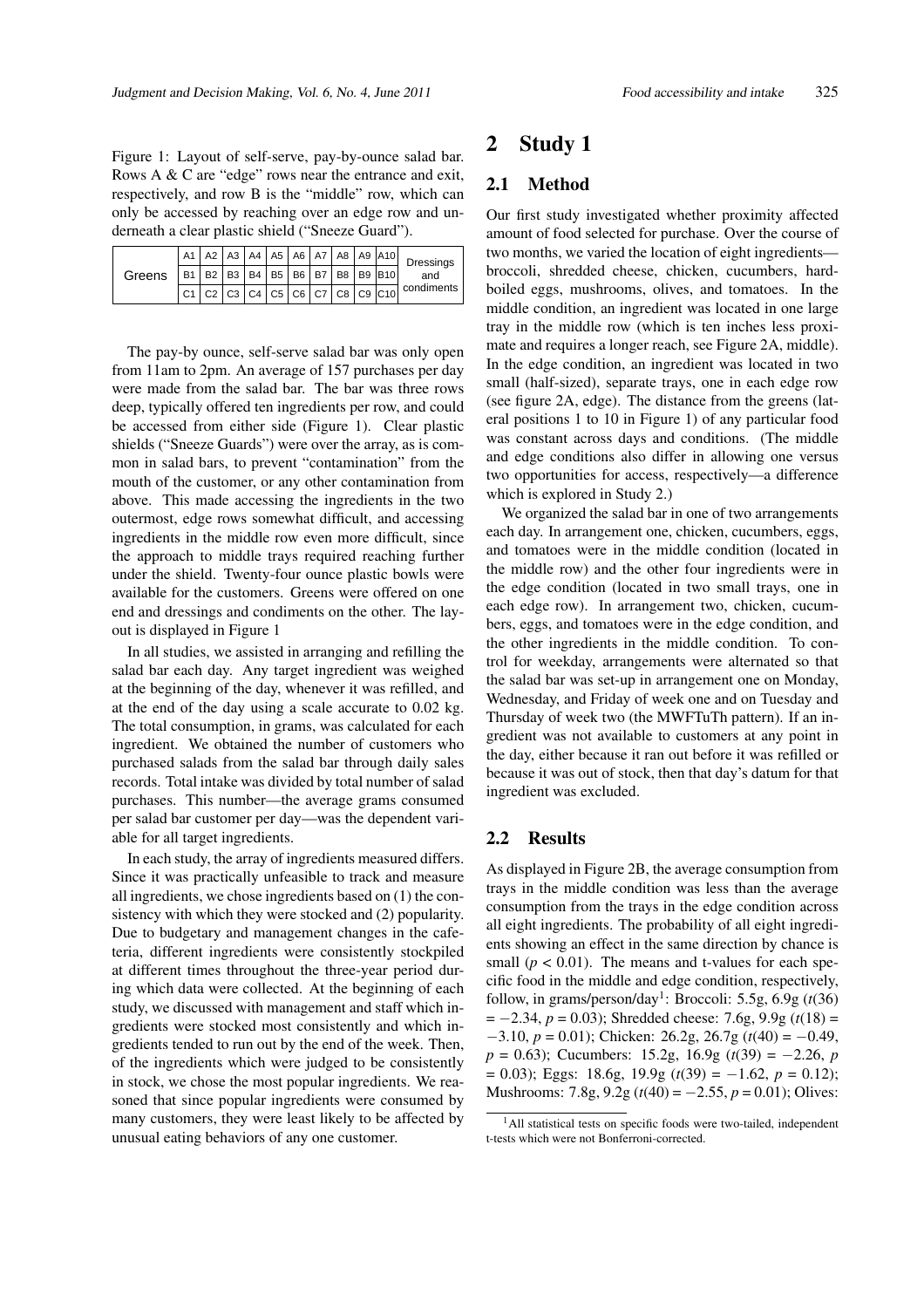Figure 2: Specific layout for Study 1. A. Middle: Location of an ingredient in the middle condition. Edge: Location of an ingredient in the edge condition. B. In Study 1, average grams consumed per salad bar customer per day of an ingredient and standard errors, as a function of location. Dark bars represent consumption from the edge (accessible) locations, and lighter bars represent consumption from the middle (inaccessible) location.

 $(A)$ 



7.4g, 9.3g (*t*(24) = −2.41, *p* = 0.02); Tomatoes: 17.5g, 19.0g  $(t(32) = -2.61, p = 0.12)$ . Each sample size reflects the number of days where an observation that met our criteria (in grams/person/day consumed of that ingredient) was recorded. Next, we normalized intake within each ingredient to adjust for different absolute levels of consumption of each ingredient. We determined the mean zscore of an ingredient's consumption for both middle and edge conditions. For each ingredient, its mean consumption in the edge condition minus its mean consumption in the middle condition was calculated, and these eight z-score differences were subjected to statistical analysis. The average difference in intake (edge-middle) across the eight foods was a z-score value of 0.68, significantly different from zero  $(t(7) = -6.317, p < 0.001)$ . Using the edge, accessible condition as a baseline, average intake

Figure 3: Specific layout for Study 2. One Opportunity: Location of an ingredient which had one opportunity for access. Two Opportunities: Location of an ingredient which had two opportunities for access.

One opportunity: Two opportunities:



reduction of an ingredient in the inaccessible condition was 13.4%.

## 3 Study 2

We designed our second study to isolate the effects of the number of opportunities to encounter a food on intake. Edge positions in study one allowed an ingredient to be more easily accessed for two reasons. First, edge rows are more accessible than middle rows. Middle rows require a small additional effort of reaching over an edge row. Second, since the edge food was presented on both edges, there were two opportunities to directly encounter it. Technically, both conditions in Study 1 present two opportunities for access. Two serving implements were available for each middle row tray, one pointed to each side, to ensure that customers could access the tray from both sides. Since customers nearly always circle the salad bar, in Study 1 they have two opportunities to access both an edge row and the middle row, one opportunity as they pass each edge. However, two separate trays may draw more attention to the multiple opportunities for access.

#### 3.1 Method

In the second study, an ingredient was either presented in one large tray in the center of a given row (as in Figure 3A, one opportunity), or in two separated, small trays at the ends of that same row (as in Figure 3A, two opportunities). We always presented cucumbers in row A, chicken and bell peppers in row B, and eggs in row C (Figure 1), and every ingredient alternated being presented in one large tray and in two small trays within its respective row. Over the course of eleven weeks, we organized the salad bar in one of two different arrangements. In arrangement one, cucumbers and chicken were each located in two small trays at the ends of rows A and B respectively, while bell peppers and eggs were each located in one large tray in the middle of rows B and C respectively. In arrangement two, cucumbers and chicken were located in one large tray in the center of rows A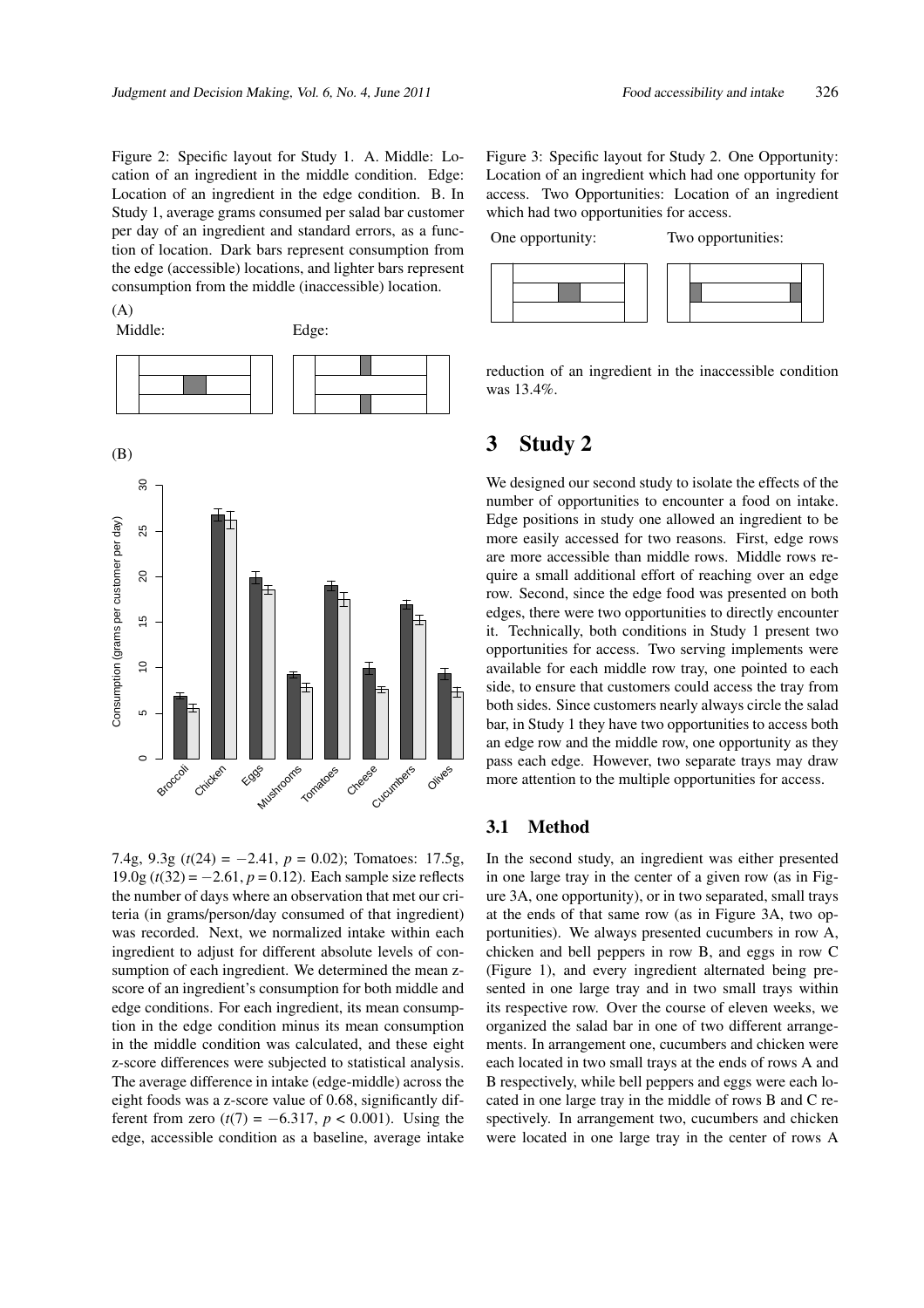and B respectively, while bell peppers and eggs were located in two small trays at the ends of rows B and C respectively. Once again, arrangements were alternated in a MWFTuTh pattern. Exclusion criteria for data were the same as in Study 1.

#### 3.2 Results

Presenting an ingredient in two trays reduced average intake for chicken and bell peppers and increased average intake for cucumbers and eggs. The means and tvalues for each ingredient when there was one opportunity for access (one large tray) and two opportunities for access (two small trays), respectively, follow in grams/person/day<sup>2</sup> : Chicken: 28.9g, 27.0g (*t*(42) = 1.05, *p* = 0.20); Cucumbers: 16.6g, 17.8g (*t*(45) = 0.73, *p* = 0.19); Bell peppers: 12.3g, 11.4g (*t*(44) = 0.43, *p* = 0.07); Eggs: 20.4g,  $21.0g$  ( $t(45) = 0.53$ ,  $p = 0.37$ ). For each ingredient, differences in consumption were not significant. In fact, contrary to this alternative hypothesis, presenting an ingredient in two trays as opposed to one tray actually reduced intake by an average of 1.33%.

## 4 Study 3

Study 1 showed that middle location reduces intake, and Study 2 eliminated the possibility that this was because the two simultaneous edge locations allowed for two salient opportunities for easier access. However, it is still possible that in some way, the two easier access edge opportunities contributed to the edge advantage. In Study 3, we eliminate this possibility by presenting a food on any given day in the middle row or at only one edge. In fact, this set-up technically allows two opportunities to access the middle tray (once from each side of the salad bar), but only one opportunity to access the edge tray.

#### 4.1 Method

We varied the locations of eight different ingredients chicken, eggs, tuna, salmon, tomatoes, carrots, mushrooms, and cucumbers. We followed the same weighing and exclusion procedures that we used in Studies 1 and 2, except that we also eliminated any datum indicating less than 0.15 kilograms of total daily consumption of an ingredient. Since 0.15 kg is *way* below normal consumption levels, we assumed that a staff member had refilled the tray without our knowledge. Additionally, if two or more ingredients fit this specific exclusion criterion, the

Figure 4: Specific layout for Study 3. A. Middle: Location of an ingredient in the middle condition. Edge A: Location of an ingredient at edge row A (near the entrance). Edge C: Location of an ingredient at edge row C (near the exit). B. In Study 3, average grams consumed per salad bar customer per day of an ingredient and standard errors, as a function of location. Dark bars represent consumption from the edge (accessible) locations, and lighter bars represent consumption from the middle (inaccessible) location.





entire day's data were discarded.<sup>3</sup> Over the course of six months, we set the salad bar each day in one of four different arrangements. In arrangement 1, salmon and broccoli were at edge A, carrots and tuna were at edge C, and chicken, mushrooms, eggs, and tomatoes were in the middle (Figure 1). In arrangement 2, chicken and mushrooms were at edge A, eggs and tomatoes were at edge C, and salmon, broccoli, carrots, and tuna were in the middle. In arrangement 3, carrots and tuna were at edge A,

<sup>&</sup>lt;sup>2</sup>All statistical tests on specific foods were two-tailed, independent t-tests which were not Bonferroni-corrected. Each sample size reflects number of days, where an observation that met our criteria, in grams consumed per person per day, was made.

<sup>3</sup>At the beginning of Study 3, changes in staff and management personnel caused some confusion at the cafeteria. On a few occasions, new staff members refilled multiple trays on the salad bar without experimenters weighing and tracking the changes. Adding new exclusion criteria took account of these changes, though an analysis of the data using only exclusion criteria from Studies 1 and 2 yields the same direction and levels of significance in our two-way t-tests.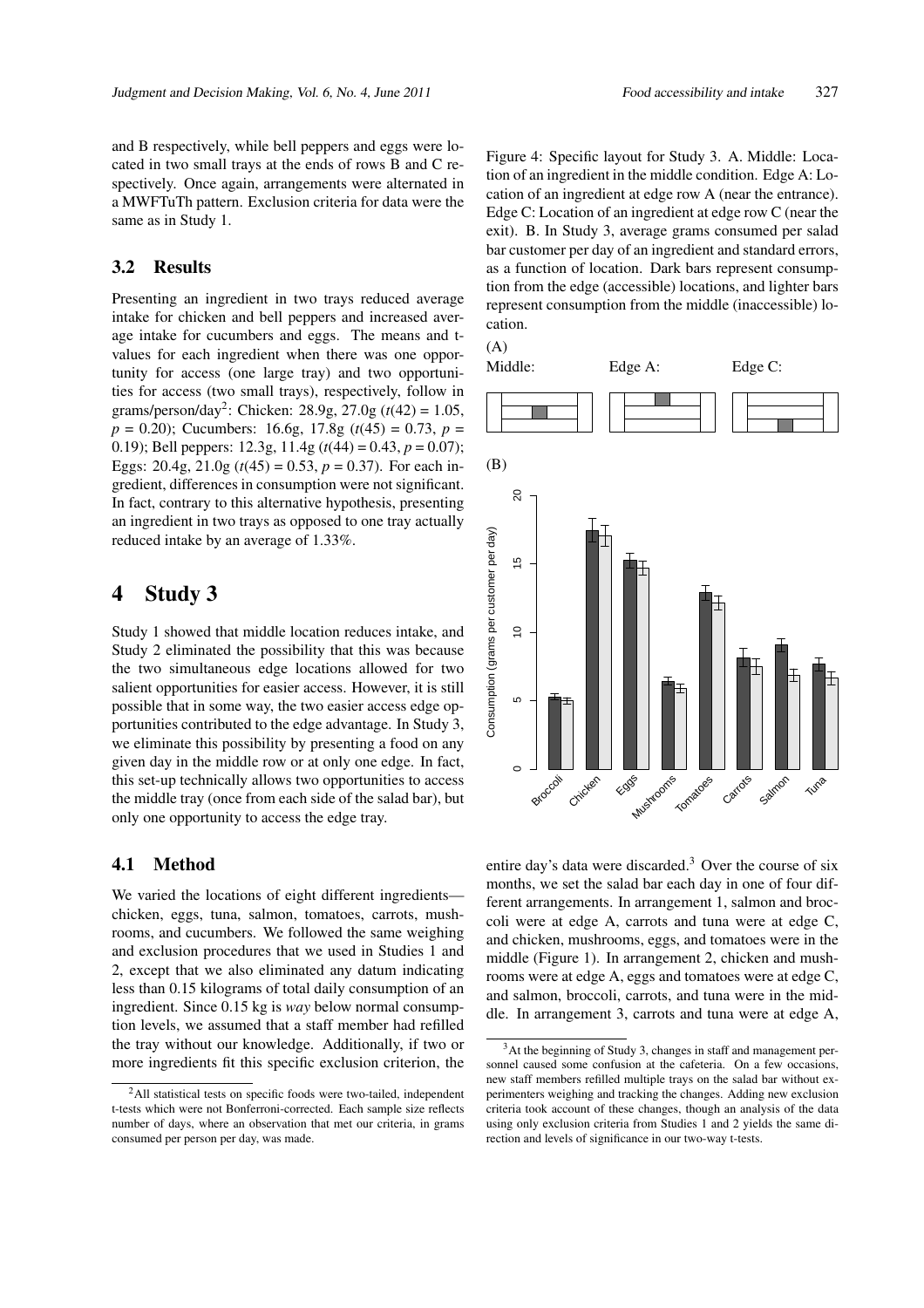salmon and broccoli were at edge C, and chicken, mushrooms, eggs, and tomatoes were in the middle. In arrangement 4, eggs and tomatoes were at edge A, chicken and mushrooms were at edge C, and salmon, broccoli, carrots, and tuna were in the middle. Thus, half of the time an ingredient was in the middle condition (in one large tray in the middle row, as in Figure 4A, Middle). The other half of the time, the ingredient was in the edge condition and alternated between being presented in edge row A and in edge row C (Figure 4A, Edge A and Figure 4A, Edge C respectively). The size of the container for a particular food was always the same whether presented in the middle or edge position. The lateral position (positions 1 to 10 in Figure 1) for any particular food was also held constant. Possible weekday differences were also of concern. We displayed five arrangements each week, cycling through arrangement one, two, three, four, and back to one. The following week would begin with arrangement two, and so on.

#### 4.2 Results

Average intake of each of the eight ingredients diminished when displayed in the middle row as opposed to one edge row (Figure 4B). That eight of eight ingredients showed this effect in the same direction is significant  $(p < 0.01)$ . The means and t-values for each ingredient when displayed in the middle row and edge row, respectively, follow, in grams/person/day<sup>4</sup>: Chicken: 17.1g, 17.5g (*t*(63) = −0.35, *p* = 0.36); Eggs: 14.7g, 15.3g (*t*(69) = −0.75, *p* = 0.25); Salmon: 6.9g, 9.1g, (*t*(66) = −3.30, *p* < 0.001); Tuna: 6.7g, 7.7g (*t*(51) = −1.52, *p* = 0.07); Tomatoes: 12.2g, 12.9g (*t*(64) = −0.97, *p* = 0.17); Carrots: 7.5g, 8.1g (*t*(50) =,-0.70, *p* = 0.24); Broccoli: 5.0g, 5.3g  $(t(67) = -0.91, p = 0.18)$ ; Mushrooms: 5.9g, 6.4g  $(t(59) = -1.24, p = 0.11)$ . A t-test on the differences in mean intakes of each ingredient from the middle versus the edge, after again normalizing values within each ingredient (as with Study 1), revealed a significant reduction in intake from the middle row (mean z-score difference =  $0.30$ ,  $t(7) = -4.13$ ,  $p < 0.01$ ). Intake was reduced by an average of 8.9% when an ingredient was located in the middle as opposed to one edge row. Since this study was carried out over six months (with some interruption) with up to 69 days of data collection, it is conceivable that subjects adapted to the changes (a novelty effect). We examined the data for this possibility and saw no evidence for this effect.

## 5 Study 4

Our final study is based on the assumption that accessibility is not just a function of proximity. We hypothesized that the ease with which a utensil can convey a food to one's plate affects intake. Specifically, we varied the serving utensil: spoon versus tongs. We did not hypothesize which utensils would encourage more intake for each of the foods.

#### 5.1 Method

We measured four ingredients at the salad bar—tomatoes, artichoke hearts, mandarin oranges, and cheddar cheese cubes. The tomatoes were small, grape tomatoes. The artichoke hearts were cut into quarter segments and in oil. The mandarin oranges were individual segments in juice. Cheese cubes were about  $1 \text{ cm}^3$ . Over the course of eleven weeks, we followed the same weighing and exclusion criteria as in Studies 1 and 2. In arrangement one, artichokes and oranges were served with spoons, while tomatoes and cheese cubes were served with tongs. In arrangement two, tomatoes and cheese cubes were served with spoons, and artichokes and oranges with tongs. Arrangements one and two were alternated in a MWFTuTh pattern to control for weekday differences. The flat, oval ends of the tongs measured 3 inches long by 1 inch wide. The spoon had a capacity of about 120 ml. The location of each ingredient in the salad bar array (row and leftright position) was constant, with oranges in position A3; artichokes, A2; cheese cubes, C7; and tomatoes, B7 and B8 (Figure 1).

#### 5.2 Results

All ingredients were consumed less when served with a pair of tongs as opposed to a spoon (Figure 5). The means and t-values for each ingredient when served with tongs and with a spoon, respectively, follow, in grams/person/day<sup>5</sup>: Artichokes: 8.2g, 9.6g  $(t(40)$  = −2.77, *p* < 0.01); Oranges: 5.7g, 7.4g (*t*(41) = -2.98, *p* < 0.01); Cheese cubes: 3.9g, 4.9g (*t*(39) = −2.15, *p* = 0.04); Tomatoes: 14.8g, 16.4g (*t*(42) = −1.624, p = 0.11). A t-test on the four mean consumptions with a spoon versus four mean consumptions with tongs, using values normalized within each ingredient (mean z-score difference =  $0.69$ ), revealed a significant difference  $(t(3))$  $= -8.9$ ,  $p < 0.01$ ). The average intake reduction when consuming an ingredient with tongs as opposed to with a spoon was 16.5%.

<sup>4</sup>All statistical tests on specific foods were one-tailed, independent t-tests which were not Bonferroni-corrected. One-way tests were conducted because Studies 1 and 2 established one directional hypothesis of interest (i.e., that more food is selected from the edge than from the middle). Each sample size reflects number of days, where an observation that met our criteria, in grams consumed per person per day, was made.

<sup>5</sup>All statistical tests on specific foods were two-tailed, independent t-tests which were not Bonferroni-corrected. Each sample size reflects number of days, where an observation that met our criteria, in grams consumed per person per day, was made.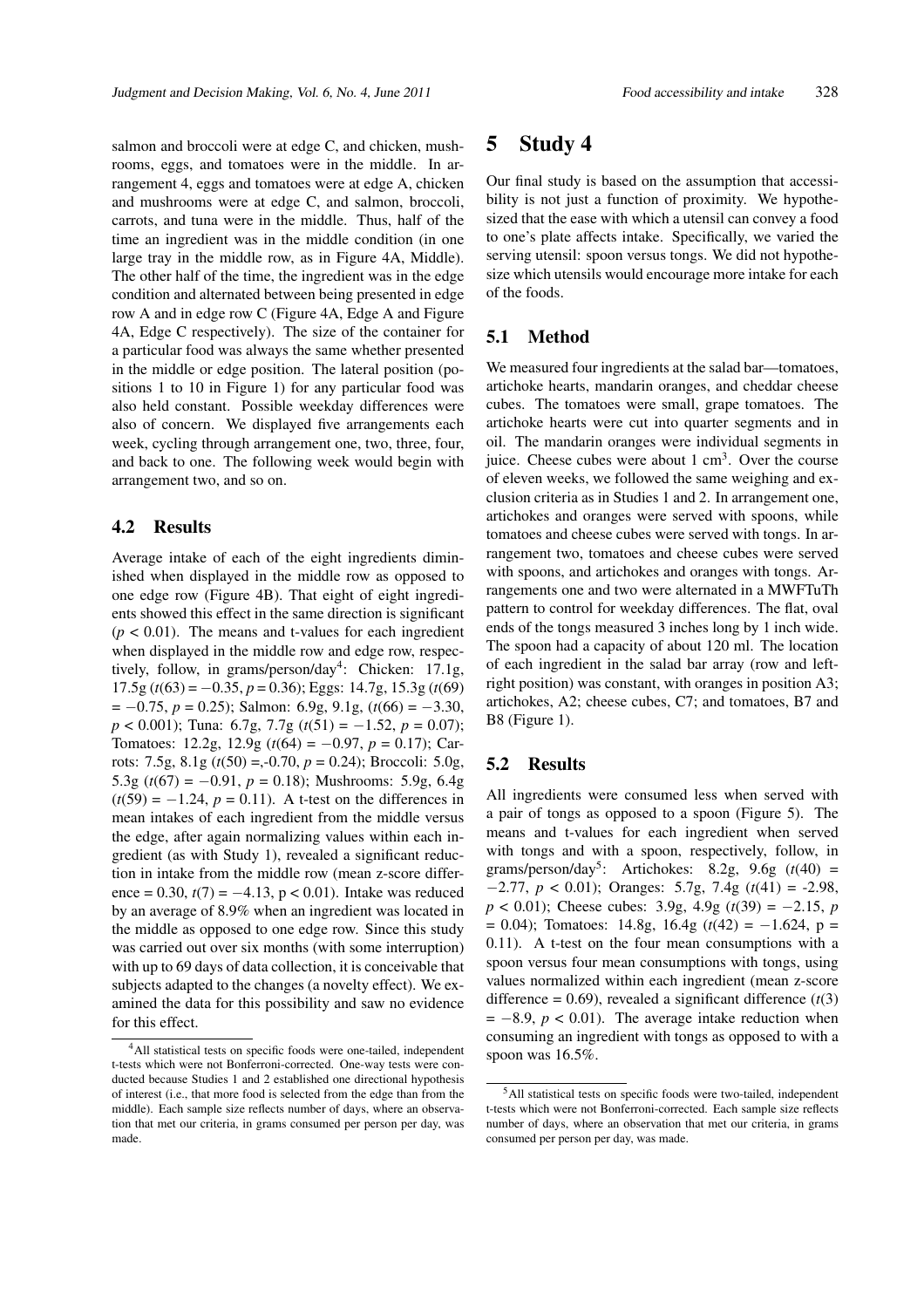Figure 5: Study 4. Average grams consumed per salad bar customer per day of an ingredient and standard errors, as a function of serving utensil (ease of transfer). Dark bars represent consumption with a spoon, and lighter bars represent consumption with tongs.



## 6 General discussion

The objective of this paper was to examine the influence of minor changes in accessibility on food intake in a realworld situation. Of course, it is important to note that we did not measure food actually consumed, but rather food selected. It is also important to consider that, although we focus on the potential of our manipulations to create calorie deficits, manipulations of this type could also promote healthier eating by encouraging relatively more intake of fruits and vegetables.

Our finding from Studies 1 and 3 that the middle, less accessible salad bar position discourages food intake runs, in some sense, in opposition to a bias to select items from the middle of arrays (reviewed in Dayan & Bar-Hillel, 2011). In these studies, unlike ours, there is usually no effort cost to select from the middle. The complexity of the determinants in general of middle versus edge (or middle versus top-bottom) are discussed by Dayan and Bar-Hillel (2011) who also report a topbottom versus middle advantage in one food-related situation: selections from lists on a menu.

Our results indicate a small but consistent relation between accessibility and greater food intake. Though seemingly trivial, the resulting changes in intake (ranging from 8% to 16%) have potentially substantial implications for weight reduction for the average person, under certain assumptions. Consider an individual who eats at the salad bar described in our study five days each week, except during three weeks of vacation (i.e., 245 days per year). We assume that a 3,500 kilocalories deficit creates one pound of weight loss (Wishnofsky, 1958) and that the customer's subsequent energy input/output and metabolic efficiency does not compensate for the lower food intake due to inaccessibility. With these assumptions, we can now calculate the cumulative, annual weight loss that implementing the arrangements in Studies 1, 3 and 4 would cause for an individual. In all calculations, the actual caloric densities and daily intakes of ingredients we measured in each study were used. For Studies 1 and 3, we calculated the total calories consumed per year for our regular customer with the higher-calorie ingredients (chicken, eggs, shredded cheese, and olives in Study 1 and chicken, eggs, salmon, and tuna in Study 3) at the edge and the lower-calorie ingredients in the middle. We compared this number with the total calories consumed per year with lower-calorie ingredients at the edge and higher-calorie ingredients in the middle. The total difference in caloric intake per year would be 3,527 kcal in Study 1 and 1,488 kcal in Study 3, which would translate into a 1.01 pound (0.46 kg) and a 0.43 pound (0.20 kg) body weight difference, respectively. For Study 4, we calculated annual caloric intake for our customer if higher-calorie ingredients (cheese cubes and oranges in juice) were served with spoons and lower-calorie ingredients were served with tongs, and we compared this to annual caloric intake if lower-calorie ingredients were served with spoons and higher-calorie ingredients were served with tongs. The total difference in caloric intake per year would be 1,049 kcal, which would translate into a 0.30 pound (0.14 kg) body weight difference. We also compared annual intake if all ingredients were served with spoons versus if all ingredients were served with tongs. The annual difference in caloric intake would be 1,557 kcal, which translates into a 0.45 pound (0.20 kg) body weight difference. Bearing in mind that the average annual weight gain for an adult American is in the range of 0.9 to 2.5 pounds a year, these manipulations would diminish weight gain to an extent that could have an impact on public health.

Of course, our calculations make a number of assumptions, none of which is addressed by our experimental design. We assume that: (1) there is no interaction between consumption of one food alternative and another at the time of the meal; (2) customers *consume* all that they select from the salad bar or consume a percentage that does not depend on the total amount selected; (3) single day effects on intake would continue throughout the year; (4) there is no compensation for a slightly smaller meal later in the day or week, by increased intake at other meals or decreased amounts of exercising, and (5) there is no metabolic adaptation manifested as increased efficiency at extracting calories when caloric intake is slightly reduced. While we believe all of these assumptions are reasonable, none has been unequivocally demonstrated.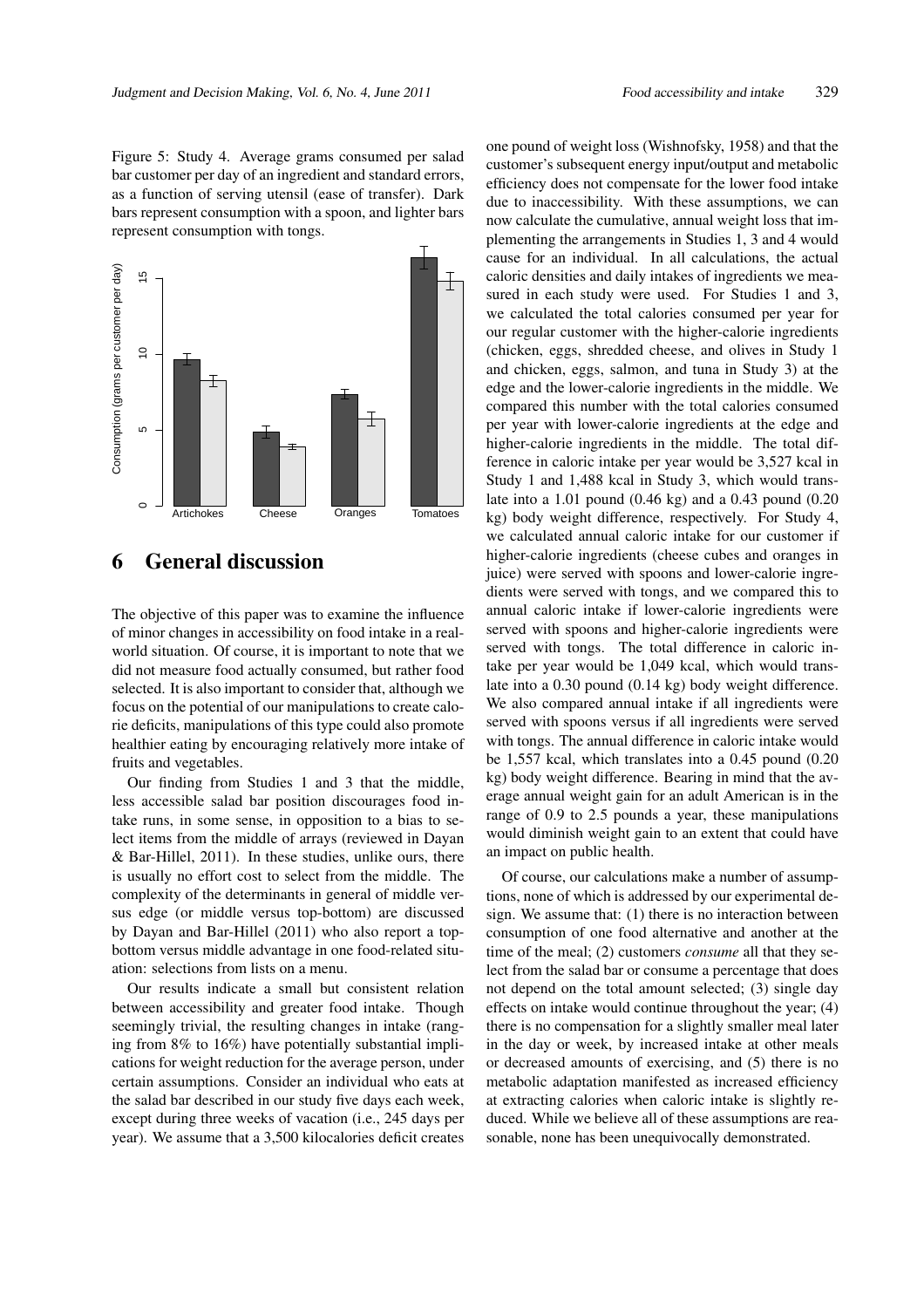There already exists evidence favoring four of our five assumptions. Compensatory interaction of intakes of different foods within the meal (1, above) with the net effect of canceling accessibility effects does not occur in the one study that measured this (Diliberti et al., 2004). When customers were presented with 50% more macaroni and cheese, they consumed 43% more. Additionally, customers consumed *more, not less*, of their side dishes when presented with more macaroni and cheese. These findings suggest that people do not compensate for an environmental manipulation on a food item, at least during the meal in which the manipulation is in place.

There is evidence that single day effects (3, above) would continue over long periods of time. In one study, for 11 days, participants in a laboratory setting were either served all their caloric food and beverages in a typical, baseline portion size or in a 150% portion size. Participants presented with increased portion size consumed more calories over 11 days, and showed this excess consumption to the same degree on day 11 as in the first days (Rolls, Roe, & Meengs, 2007).

Evidence also suggests that behavioral compensation (4, above) does not occur through increased subsequent intake or decreased energy output. Rolls, Roe, and Meengs (2007) showed no compensation for increased portion size of lunch entrees over an 11 day period. Levitsky and Pacanowski (in press) have shown that replacing lunch with a 250 kcal meal replacement over a 14 day period (on 10 week days) results in no significant changes during other meals during those days and no significant changes in hunger ratings before dinner. Most critically, Levitsky and Pacanowski (in press) found significant weight loss for the reduced lunch size group. No existing studies address whether changing energy intake causes compensation via exercise (though the weight loss in the Levitsky and Pacanowski study suggests that there is no compensation). However, studies do show that longterm changes in exercise output do not seem to cause compensation via energy intake (Blundell & King, 1999; Donnelly et al., 2003).

Compensation for lower caloric intake in a meal by metabolic adaptation (5, above), would negate body weight loss that was produced by an environmentally induced decrease in intake of a particular food or at a particular meal. Yet, as mentioned above, Levitsky and Pacanowski (in press) have shown that replacement of a normal lunch by a 250 kcal meal for 14 days results in a significant weight loss. Also, studies which do find metabolic adaptation generally involve large changes in daily intake.

Some environmental changes are easily implemented and have little cost. Furthermore, a shift by consumers to lower-calorie or healthier foods in restaurant/cafeteria settings should usually be revenue-neutral and hence

acceptable to vendors. This makes the environmental changes very attractive because there is a natural partnership between public health aims and vendor aims.

We suggest that the most plausible mechanism to account for our effects is that people try to minimize the energy they expend in obtaining food. This account follows from both the idea of optimal foraging and from Tolman's Law of Least Effort. Tolman states that behavior "will always tend to occur with a minimum expenditure of physical energy" (Tolman, 1932, p. 448). It is clear that the edge location is more accessible and requires less energy to obtain food from it. The greater intake with spoon than tongs was not predicted, but is consistent. The simplest hypothesis to explain this is that these foods can be extracted more efficiently with spoons. Whatever the mechanism(s), the principle that accessibility affects food intake has potentially important public health implications. An alternative explanation of the mechanism of accessibility could be perceptual salience. At least for the position variations, it may be that the edge positions are more perceptually salient.

In order to fully understand the effects of environmental changes on food intake and determine the public health value of those effects, a study must be done examining the long-term effects (over at least months, if not years) of environmental manipulations on body weight. We hope this report will draw attention to the potential influence alterations to the food environment can have on eating behavior and the potential public health consequences of arranging the environment in a manner that nudges nobesity while still allowing consumers the freedom to choose.

## **References**

- Blundell, J. E., & King, N. E. (1999). Physical activity and regulation of food intake: Current evidence. *Medicine and Science in Sports and Exercise, 31*, S573-S583.
- Brownell, K. D. (2002). The environment and obesity. In C. G. Fairburn & K. D. Brownell (Eds.), *Eating disorders and obesity: A comprehensive handbook* (2nd ed., pp. 433–438). New York: Guilford Press.
- Dayan, E., & Bar-Hillel, M. (2011). Nudge to nobesity II: Menu positions influence food orders. *Judgment and Decision-Making*, *6*, 333–342.
- Diliberti, N., Bordi, P. L, Conklin, M. T., Roe, L. S., & Rolls, B. J. (2004). Increased portion size leads to increased energy intake in a restaurant meal. *Obesity Research, 12*, 562–568.
- Donnelly, J. E., Hill, J. O., Jacobsen, D. J., Potteiger, J., Sullivan, D. K., Johnson, S. L., Heelan, K., Hise, M., Fennessey, P. V., Sonko, B., Sharp, T., Jakicic, J. M.,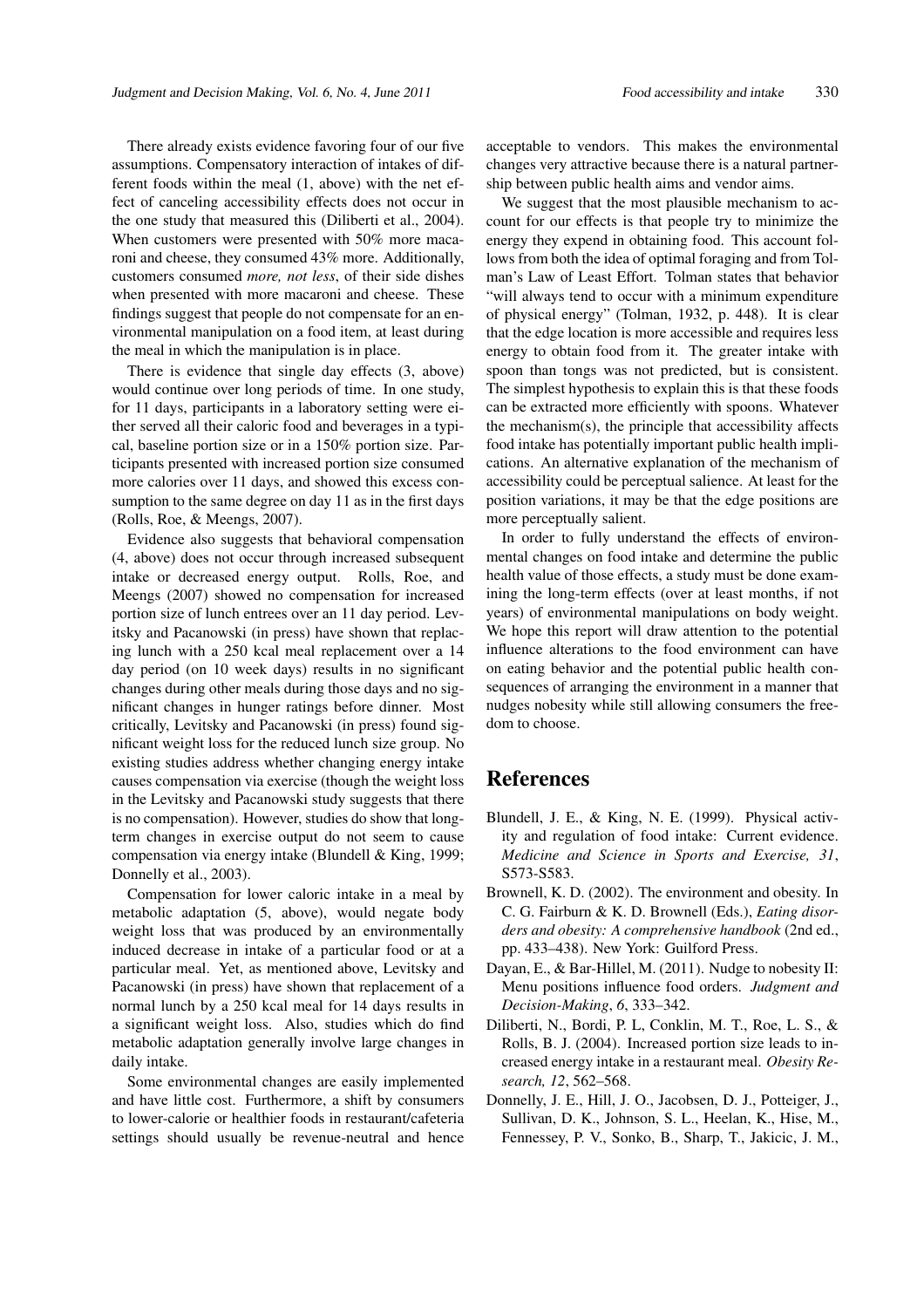Blair, S. N., Tran, Z. V., Mayo, M., Gibson, C., & Washburn, R. A. (2003). Effects of a 16-month randomized controlled exercise trial on body weight and compensation in young, overweight men and women. *Archives of International Medicine, 163*, 1343–1350.

- Engell, D., Kramer, M., Malafi, T., Salomon, M., & Lesher, L. (1996). Effects of effort and social modeling on drinking in humans. *Appetite, 26*, 129–138.
- Garner, D., & Wooley, S. (1991). Confronting the failure of behavioral and dietary treatments for obesity. *Clinical Psychology Review, 11,* 729–780.
- Hill, J. O., & Peters, J. C. (1998). Environmental contributions to the obesity epidemic. *Science, 280,* 1371– 1374.
- Hill, J. O., Wyatt, H. R., Reed, G. W., & Peters, J. C. (2003). Obesity and the environment: Where do we go from here? *Science, 299*, 853–855.
- Jones, J. M. (2009). In U.S., more would like to lose weight than are trying to. *Gallup, Inc*. Retrieved from http://www.gallup.com/poll/124448/In-U.S.-More-Lose-Weight-Than-Trying-To.aspx.
- Levitsky, D. A. (2005). The non-regulation of food intake in humans: Hope for reversing the epidemic of obesity. *Physiology and Behavior, 86*, 623–632.
- Levitsky, D. A., & Pacanowski, C. (in press). Losing weight without dieting: Use of commercial foods as meal replacements for lunch produces an extended energy deficit. *Appetite*.
- Levitsky, D. A., & Pacanowski, C. (2011). Free will and the obesity epidemic. Unpublished manuscript, Cornell University.
- Lewis, C. E., Jacobs, D. R., McCreath, H., Kiefe, C. I., Schreiner, P. J., Smith, D. E., & Williams, O. D. (2000). Weight gain continues in the 1990s: 10-year trends in weight and overweight from the CARDIA study. *American Journal of Epidemiology, 151*, 1172– 1181.
- Levitz, L. (1976). The susceptibility of human feeding behavior to external controls. In G. A. Bray (Ed.), *Obesity in Perspective* (pp. 53–60). Washington, DC: U.S. Government Printing Office (DHEW Publication No. NIH 75–708).
- Mann, T. A., Tomiyama, J., Erika, W., Lew, A., Samuels, B., & Chatman, J. (2007). Medicare's search for effective obesity treatments: Diets are not the answer. *American Psychologist, 62*, 220–233.
- Meiselman, H. L., Hedderley, D., Staddon, S. L., Pierson, B. J., & Symonds, C. R. (1994). Effect of effort on meal selection and meal acceptability in a student cafeteria. *Appetite, 23,* 43–55.
- Meyers, A. S., Stunkard, A. J., & Coll, M. (1980). Food accessibility and food choice. A test of Schachter's externality hypothesis. *Arch. Gen. Psychiatry, 37,* 1133– 35.
- National Institutes of Health. (1998). Clinical guidelines on the identification, evaluation, and treatment of overweight and obesity in adults: The evidence report" (NIH Publication No. 98–4083). Retrieved from http://www.nhlbi.nih.gov/guidelines/obesity/ob\_gdlns. htm.
- Nisbett, R. E. (1968). Determinants of food intake in obesity. *Science, 159,* 1254–1255.
- Ogden, C. L., & Carroll, M. D. (2010). Prevalence of overweight, obesity, and extreme obesity among adults: United States, Trends 1976–1980 through 2007–2008. *NCHS Health E-Stat*. Retrieved from http://www.cdc.gov/nchs/data/hestat/obesity\_adult\_07 \_08/obesity\_adult\_07\_08.htm
- Rolls, B. J. (2003). The supersizing of America. Portion size and the obesity epidemic. *Nutrition Today, 38,* 42– 53.
- Rolls, B. J., Morris, E. L., & Roe, L. S. (2002). Portion size of food affects intake in normal-weight and overweight men and women. *American Journal of Clinical Nutrition, 76*, 1207–1213.
- Rolls, B. J., Roe, L. S., & Meengs, J. S. (2007). The effect of large portion sizes on energy intake is sustained for 11 days. *Obesity, 15*, 1535–1543.
- Rozin, P., Kabnick, K., Pete, E., Fischler, C., & Shields, C. (2003). The ecology of eating: Part of the French paradox results from lower food intake in French than Americans, because of smaller portion sizes. *Psychological Science, 14,* 450–454.
- Schachter, S. (1971). Some extraordinary facts about obese humans and rats. *American Psychologist, 26*, 129–144.
- Schachter, S., & Friedman, L. N, (1974). The effects of work and cue prominence on eating behavior. In S. Schachter and J. Rodin (Eds.), *Obese Humans and Rats* (pp. 11–14). Potomac, MD: Lawrence Erlbaum Associates.
- Schachter, S., Friedman, L. N., & Handler, J. (1974). Who eats with chopsticks? In S. Schachter and J. Rodin (Eds.), *Obese Humans and Rats* (pp. 61–64). Potomac, MD: Lawrence Erlbaum Associates.
- Singh, D., & Sikes, S. (1974). Role of past experience on food-motivated behavior in obese humans. *Journal of Comparative and Physiological Psychology, 86*, 503– 508.
- Thaler, R. H., & Sunstein, C. R. (2008). *Nudge: Improving decisions about health, wealth, and happiness.* New Haven, CT & London: Yale University Press.
- Tolman, E. C. (1932). *Purposive behavior in animals and men*. Berkeley, CA: University of California Press.
- Wansink, B. (2004). Environmental factors that increase the food intake and consumption volume of unknowing consumers. *Annual Review of Nutrition, 24*, 455–479.